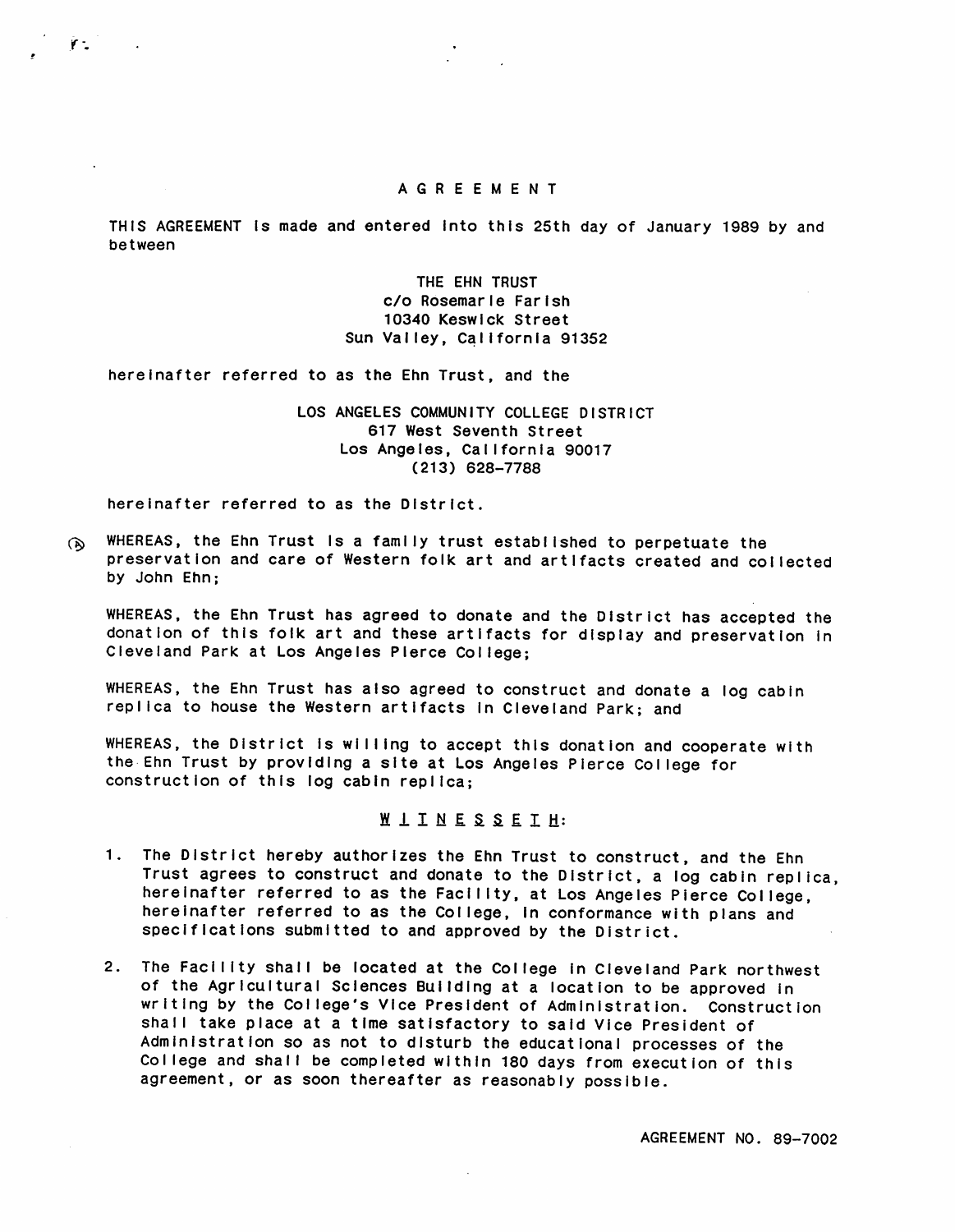- 3. Plans and specifications for the Facility shall be submitted to the District for review and approval, which review and approval shall be expedited by the District's Facility Planning Office to maintain the construction time schedule developed by the Ehn Trust and the College.
- 4. Upon completion of the Facility in compliance with these plans and specifications the District agrees to accept the completed Facility as a donation to the District.
- 5. All construction costs shall be paid by the Ehn Trust. The Facility shall be designed and built for the Ehn Trust by reputable and experienced building contractors. All toois, equipment, apparatus, transportation, labor and materials shall be furnished by the Ehn Trust or its contractors. The Ehn Trust and its contractors shall warrant and guarantee that all work executed and materials furnished pursuant to this Agreement shall be free from defects of materials and workmanship for a period of one year from the date of acceptance of completion of the work by the District.
- 6. The Ehn Trust and its contractors and all of its employees or agents shall secure and maintain in force such licenses and permits as are required by law and shall, in carrying out this Agreement, conform to all federal and state laws, and county and city ordinances and regulations covering the work for the Facility. All construction performed and materials used shall be in accordance with law.

To the extent that the following apply, the Ehn Trust and any of Its contractors shall comply with all laws applicable to the construction of the Facility Including, if necessary:

- a. The California Environmental Quality Act;
- b. The Earthquake Protection Law:
- c. The Regulations of the State Fire Marshall In matters relating to fire, earthquake, and explosion safety;
- d. The Construction Safety Orders of the Division of the Occupational Safety and Health In the State Department of Industrial Relations;
- e. Building standards relating to access by the physically handicapped published In the State Building Standards Code and other regulations relating to college facilities adopted by the Office of the State Architect.

if requested, the District will make every effort to assist the Ehn Trust in obtaining the required approvals.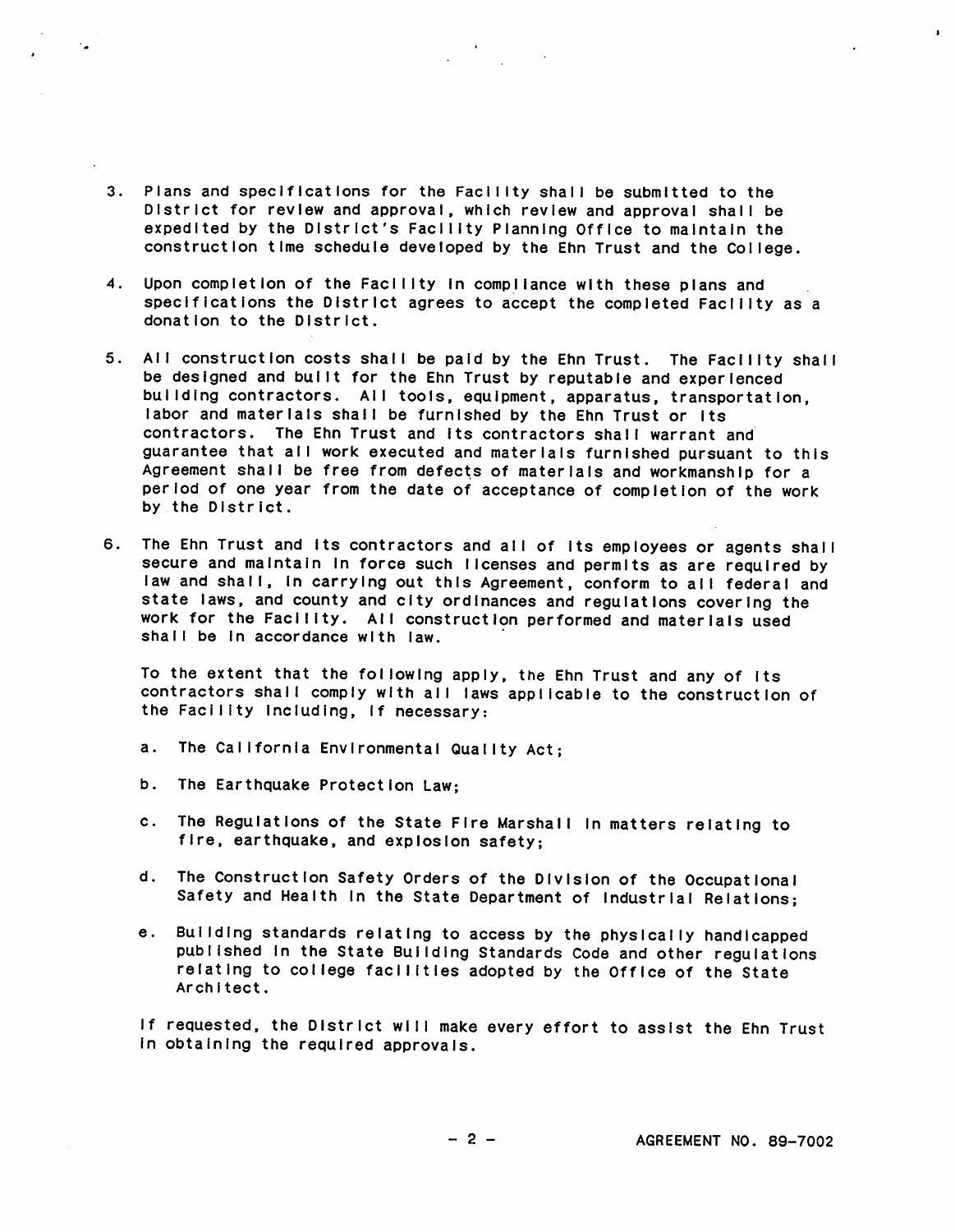7. The Ehn Trust shall inform all of its contractors and suppliers as to the nature of the project, including the fact that the Facility is not a public works project as that term is used in the mechanics lien laws of the State of California (California Civil Code Section 3082, et.seq.).

 $\mathcal{L}$ 

- 8. The District shall allow the Ehn Trust and its contractors access to that portion of the Los Angeles Pierce College campus adjacent to Cleveland Park and any routes reasonably necessary for ingress to and egress from the construction site. The Ehn Trust shall coordinate its construction activities with the College's Building and Grounds Administrator to reduce to a minimum any disruptions to the normal day-to-day operations of the Col lege.
- 9. The Ehn Trust and its contractors shall hold harmless and Indemnify the D istrict, the Board, its officers and employees, from every liability, claim or demand, which liability, claim or demand may be made by reason of:
- a. Any injury to person or property sustained by the Ehn Trust or its  $\mathcal{O}$ contractors or by any person, firm or corporation employed directly or indirectly by it upon or in connections with the Facility;
- b. Any Injury to person or property sustained by any person, firm or corporation caused by any act, neglect, default or omission of the<br>contractors or any person, firm or corporation directly or indirectly employed by them upon or in connection with construction of the Facility, whether the Injury or damage occurs upon or adjacent to the Facility;
	- c. The furnishing or use of any secret process, patented or unpatented Invention, article or appliance under the Agreement.

The Ehn Trust or Its contractors, at their own cost, expense and risk, shall defend all legal proceedings that may be brought against the  $\odot$  District, the Board, its officers and employees on any such liability,<br>claim or demand resulting from events included in this Paragraph 7 and satisfy any resulting judgment that may be rendered against any or all of them.

10. The Ehn Trust shall secure and maintain, at a minimum. Insurance as set forth below, with Insurance companies acceptable to the District, to protect the Ehn Trust and Its contractors from claims which may arise pur suant to activity undertaken to accomplish the objectives of this agreement, whether such activity Is undertaken by the Ehn Trust or by any contractor or anyone directly or Indirectly employed by either of them.

- 3 - AGREEMENT NO. 89-7002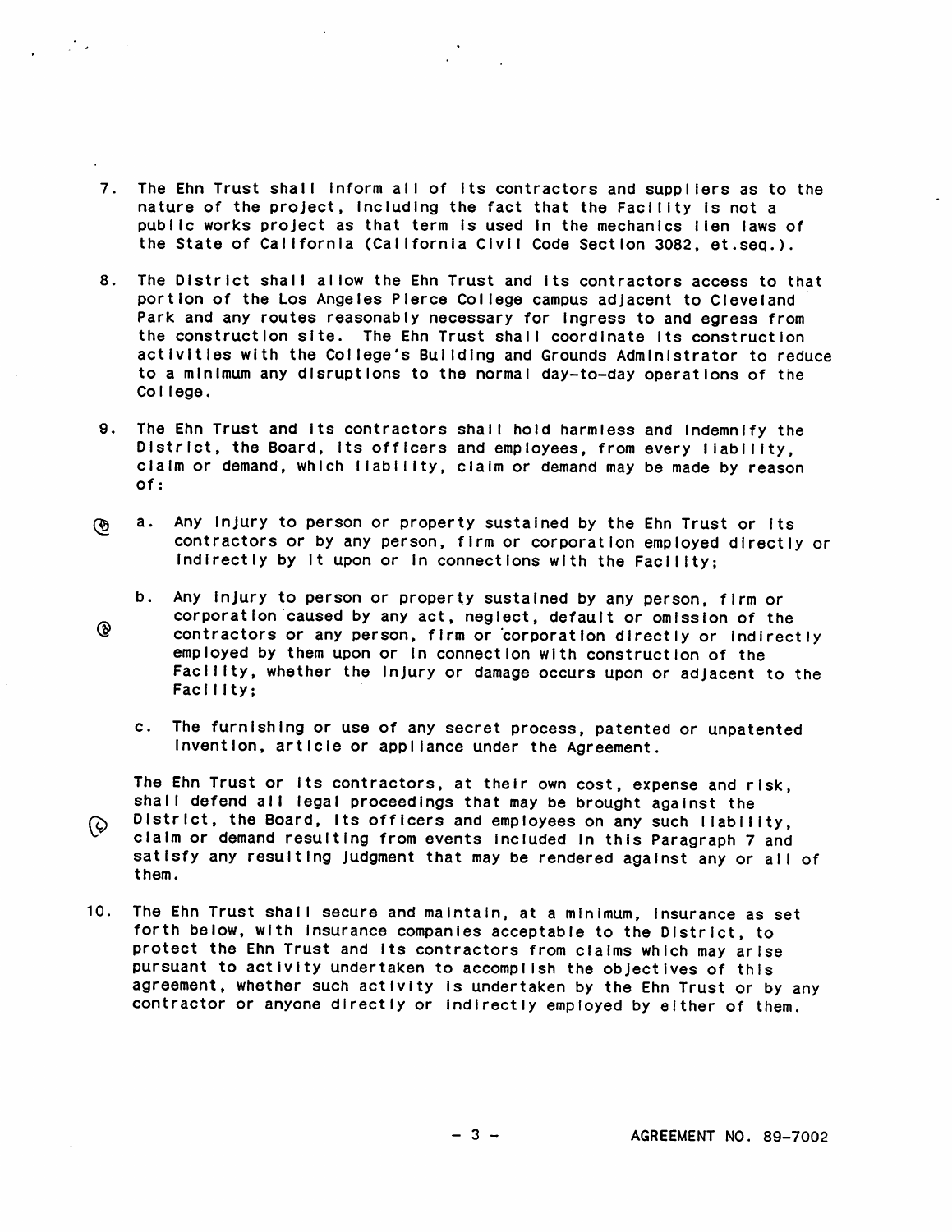- a. Worker's Compensation insurance in accordance with provisions of the California Labor Code.
- b. Comprehensive Bodlly Injury and Property Damage Liability Insurance with a combined Single Limit of Liability of not less than FIVE HUNDRED THOUSAND DOLLARS (\$500,000) for each occurrence. The policy so secured and maintained shall include Personal Injury, broad form; Contractual or Assumed Liability Insurance; Contractors Protective ( Contingency ) Liability; Products Liability or Completed Operations; Property Damage, broad form; and Owned, Hired and Non-Owned Automobiles Insurance; and shall be endorsed to name the District as add it ionally insured and to provide specifically that any insurance carried by the District which may be applicable to any claim or loss shall be deemed excess and the Ehn Trust's insurance primary despite any conflicting provisions in the Ehn Trust's policy to the contrary.

The Ehn Trust shall require all contractors engaged to work on the Facility to maintain such insurance as will protect the Ehn Trust and the contractors from claims as set forth above.

- 11. Once construction has begun, the Ehn Trust shall, excepting circumstances beyond its reasonable control, complete the Facility as designed regardless of circumstances that might arise. At the completion of the work, the Ehn Trust or its contractors shall remove all rubbish and debris and properly clean and landscape the work area.
- 12. Title to the site whereon the Facility is constructed shall remain in the name of the District throughout the construction period and thereafter.
- 13. The Facility shall be completed free and clear of all encumbrances resulting from its construction or financing. Upon completion of the Facility, it shall be officially accepted by the District and title shall vest with the District.
- 14. While engaged in carrying out and complying with the terms and conditions of the Agreement, the Ehn Trust Is an independent contractor and is not an officer, employee, or agent of the District; and the officers, employees. and agents of the Ehn Trust are not officers, employees, or agents of the District.
- 15. It is expressly agreed and understood that the trustees of the Ehn Trust shall not incur any personal financial responsibility or liability of any  $\rm (\epsilon)$ kind or nature whatsoever in connection with this Agreement.